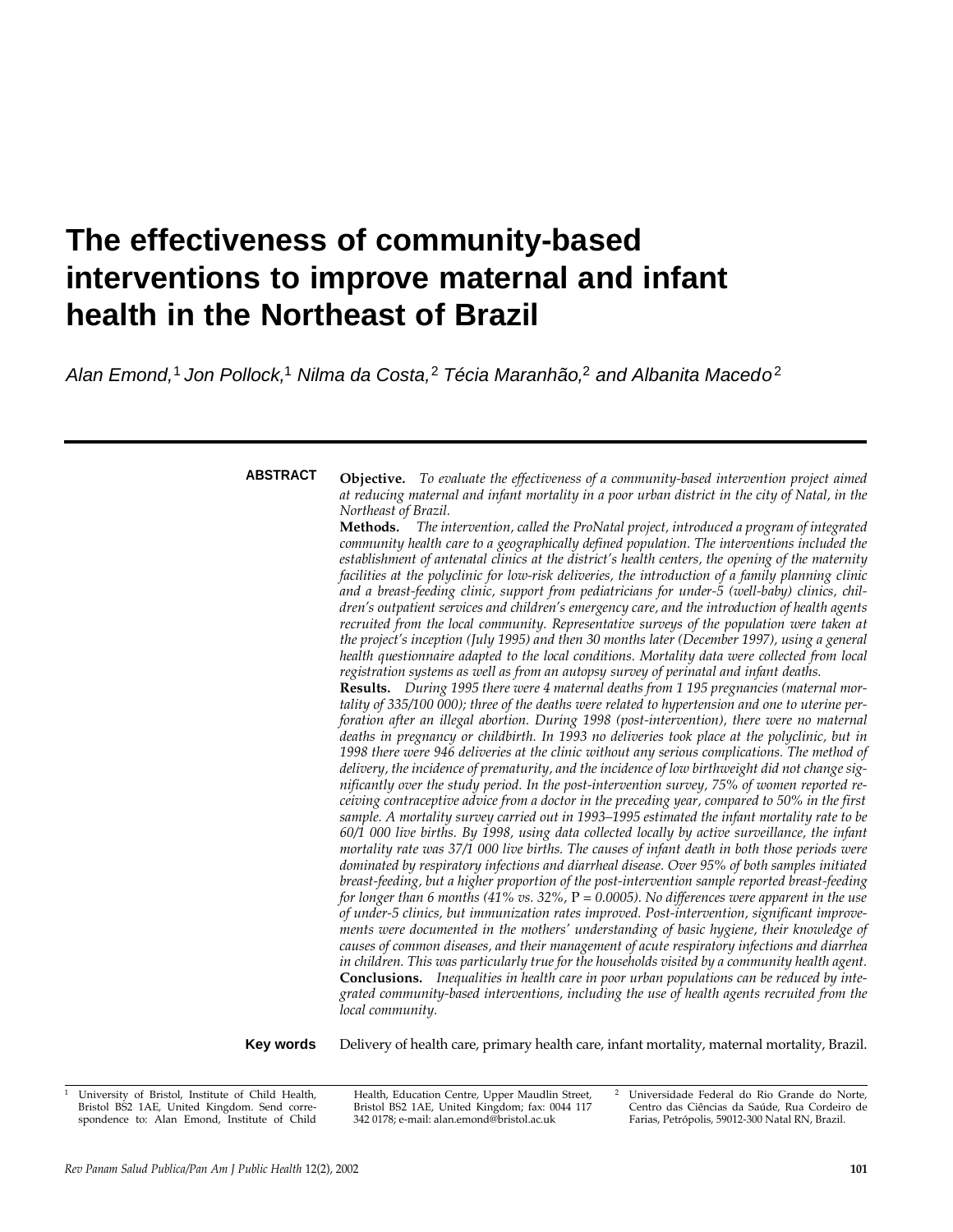The Northeast of Brazil is one of the poorest parts of that country, with high indices of mortality and morbidity and poorly developed health services (1). The ProNatal project has been a collaborative initiative to improve maternal and child health in the city of Natal, in the state of Rio Grande do Norte. The principal project collaborators were the Federal University of Rio Grande do Norte (FURGN), the municipal secretariat of Natal, the state health secretariat of Rio Grande do Norte, and the University of Bristol (United Kingdom). The idea for the project originated in 1991 from obstetricians and pediatricians at the FURGN, who recognized the high maternal and infant mortality in the western part of Natal and formed a partnership with the Institute of Child Health at the University of Bristol to bring about change in the community. Funding was secured from the Brazilian and United Kingdom Governments in 1993, training commenced in 1994, and the intervention took place between 1995 and 1997. Many of the activities are continuing, and an active link still exists between Bristol and Natal supporting the training of nurse-midwives. The project was designed from the outset as a "model project," the lessons of which could be transferred elsewhere within the Northeast of Brazil.

Natal is the capital of the state of Rio Grande do Norte and has a population of some 700 000. Community health care in Natal is traditionally managed as a number of individual services (municipal health clinics, state-run health centers, and charitable agencies), with poor coordination and organization among them.

The ProNatal project defined an area in the western part of Natal, the district of Felipe Camarão, as the study population. The project was intended to reduce maternal and infant mortality in the district by introducing an integrated structure of community health care. Secondary objectives included promoting the population's awareness of health issues and encouraging them to use preventative and primary health care services in Felipe

Camarão. Another secondary objective was to stimulate the growth of an evaluative culture amongst health professionals, with them using communitybased health information to assess the health needs of the population.

The district of Felipe Camarão is on the western edge of Natal, 8 km from the center of the city. The district is contained on one side by sand dunes and on the other by a river. The 42 000 residents live in approximately 6 000 houses, with a population density of 663 inhabitants/hectare. The population is largely of mixed race and is socioeconomically deprived, with high levels of unemployment and poor community facilities such as shops, meeting rooms, and recreational and sports facilities. The community is served by two health centers. One is a basic municipal health post that provides outpatient services, and the other is a state polyclinic with obstetric facilities and a small emergency department. When the project was planned in 1993, the polyclinic was barely functioning and no women were giving birth there. Although the exact maternal and infant mortality rates were unknown, data from hospitals in the city suggested that mortality and morbidity were particularly high among residents of Felipe Camarão. Initial studies of maternal, perinatal, and infant mortality in the study population were undertaken in 1993–1995 (2). We now report the effects on the health of this community of subsequent interventions implemented from 1995 through 1997.

## **METHODOLOGY**

At the beginning of the project in 1993 the project staff sought the support of local community leaders. Several meetings were held to seek people's views on ways in which their health could be improved and also to inform the population of the project's proposed interventions. Members of the ProNatal project team from the Federal University of Rio Grande do Norte (FURGN) and from the University of Bristol provided training for

doctors, nurses, and social workers at the two health centers. Subsequent interventions associated with the ProNatal project were multifaceted.

One intervention was the establishment of antenatal clinics at the two Felipe Camarão health centers. These took place twice a week with FURGN medical staff (obstetricians and trainee residents). Women attending the community antenatal clinics were assessed as high or low risk according to age, parity, previous obstetric history, nutritional status, anemia, and blood pressure. High-risk pregnancies were booked for delivery at the Januário Cicco maternity hospital (JCMH), which is 8 km from Felipe Camarão. Low-risk mothers were offered delivery at the polyclinic in Felipe Camarão. In addition, special health promotion classes for pregnant women were run weekly by social workers from the health centers, who also made a limited number of home visits.

A second intervention was the opening of the maternity facilities at the polyclinic for low-risk deliveries. This commenced gradually from 1995, staffed by a junior obstetrician and, from 1997 onwards, by nurse-midwives.

A third intervention was the introduction of a family planning clinic, linked to services at JCMH and provided on a weekly basis by a gynecologist from FURGN who was supported by trainee residents from the FURGN Department of Obstetrics and Gynecology.

A fourth intervention was the introduction of a breast-feeding clinic at the health center, to promote breast-feeding and to support women having difficulties feeding an infant. This was staffed by a pediatrician from FURGN and by nurses and social workers from the health centers.

A fifth intervention was the consolidation and support of existing children's services in the community, including under-5 (well-baby) clinics, children's outpatient services, and children's emergency care. This was provided by specialist pediatricians from the FURGN Department of Pediatrics, in support of general pediatri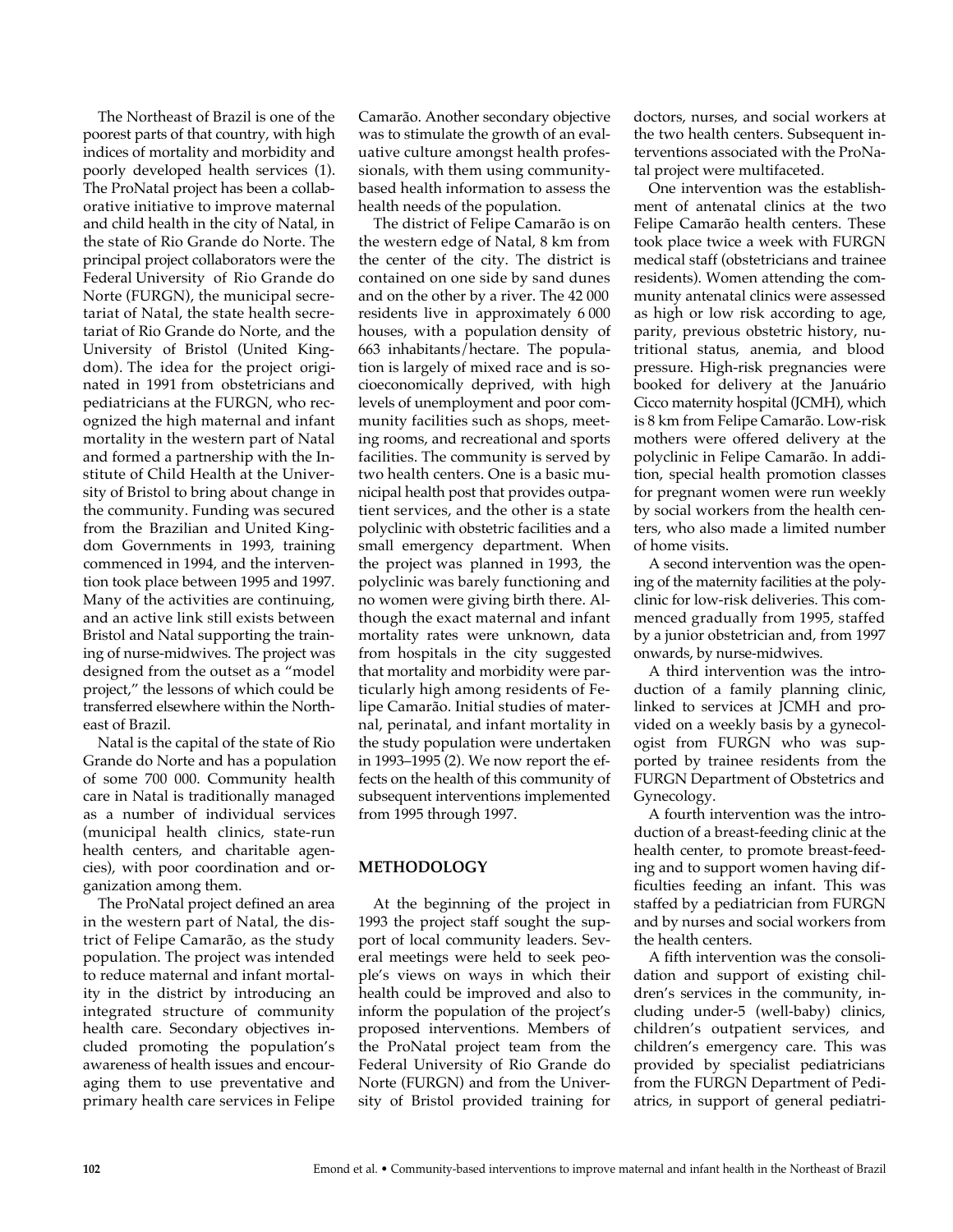cians employed by the municipal health secretariat.

A sixth intervention was the introduction of community health agents, each one covering 200 families. (Due to financial constraints, this was only achieved for the part of Felipe Camarão close to the basic health post, covering 43% of the study population. Nevertheless, this allowed a comparison to be made between families assigned a health agent and those who were not.) The community health agents conducted home visits, seeing each family at least once a month. Their visits dealt with specific healthpromotion topics, including promotion of breast-feeding, causes and management of diarrheal and respiratory diseases, and prevention of infection by HIV and other diseases. The health agents also actively sought out and encouraged pregnant women to attend antenatal clinics, parents to take their infants for immunization and wellbaby clinics, and hypertensive adults to go for monitoring and treatment.

The seventh intervention was the teaching in the community clinics of public health and pediatrics to medical and nursing students from the FURGN. In addition, the training of residents in obstetrics, pediatrics, and public health was devolved from the medical school to the Felipe Camarão community clinics. The residency training program was restructured to include rotation through the community clinics, and the project team tried to encourage doctors and nurses working in the community to develop an evaluative culture by adopting a more critical approach to practice. A concerted effort was put into the training of the clinical staff at the Januário Cicco maternity hospital in practicing baby-friendly policies (3, 4), and the JCMH was awarded babyfriendly status by the United Nations Children's Fund in 1994.

In order to evaluate these interventions and also due to the lack of local population-based health data, we undertook representative surveys of the population in July 1995 and also after the project had been running for two and a half years, in December 1997. A general health questionnaire adapted to the local conditions was developed. It included sections on demographic background, reproductive history, health history of women and children in the family, acute and chronic diseases, attitudes toward health, health behavior, and use of local health services. Following piloting in 100 households in December 1994, a modified version of the questionnaire was applied to representative samples of the community in July 1995, and again in December 1997. On each occasion, the sample was selected by dividing Felipe Camarão into geographical sectors, using detailed maps provided by Brazilian Institute of Geography and Statistics (5).

On the first (pre-intervention) survey the interviewer responsible for each sector applied the questionnaire in face-to-face interviews in every fifth house, in a total of 1 082 homes. The second (post-intervention) survey was done in every tenth house, in a total of 600 homes. The interviewee was the oldest woman of the household between 15 and 45 years of age. In a few houses men or old women were living on their own, and the interviewers moved on to the next house on the street. The response rate (valid, complete questionnaires) was 87% in the pre-intervention survey and just under 100% in the post-intervention one.

The questionnaire data were processed using two software packages. The data were initially cleaned and organized using Epi Info 6 (United States Centers for Disease Control and Prevention, Atlanta, Georgia), and then they were analyzed using SPSS-PC (Statistical Package for the Social Sciences Inc, Chicago, Illinois, United States). Initial analysis was univariate; subsequently, derived variables were created. Other data were collected from clinic records at the health centers and at the Januário Cicco referral maternity hospital. Information on birthweight, gestation, and basic details of deliveries was abstracted from the Natal municipal birth registration system. This municipal database relied on forms returned from local hospitals and polyclinics, and it did not necessarily include details on home deliveries. Only women with an address in Felipe Camarão were included in our data abstraction. Data on immunizations were obtained from clinic returns to the municipal health department in Natal.

### **RESULTS**

#### **Study population**

The first, pre-intervention survey interviewed 1 082 women, but 160 questionnaires had to be rejected because of missing data, resulting in a final sample of 922 households. The second, post-intervention survey included 600 interviews, and the final sample was 599 households. The sample chosen for the second survey did not differ significantly from the first in demographic characteristics (Table 1).

The population is generally a stable one, with 60% having lived in Felipe Camarão for more than 5 years. Although the majority of households contained two parents living with their children, about one in five of the households consisted of a woman heading a single-parent family.

Educational levels were low, with four out of ten of the women not having completed primary education and fewer than one in ten with any secondary education. Most women were housewives, and 32% of their husbands were unemployed, according to the first survey. In a country with limited social assistance programs, this high level of unemployment contributed to the significant level of poverty found in the district. For example, 38% of mothers reported in the first survey that they did not have enough money to buy shoes for their children.

Most of the houses were made of cement blocks with corrugated iron or tile roofs and were connected to the municipal electrical system and water supply. Around 35% were connected to the municipal sewage system, with the remainder using septic tanks. Most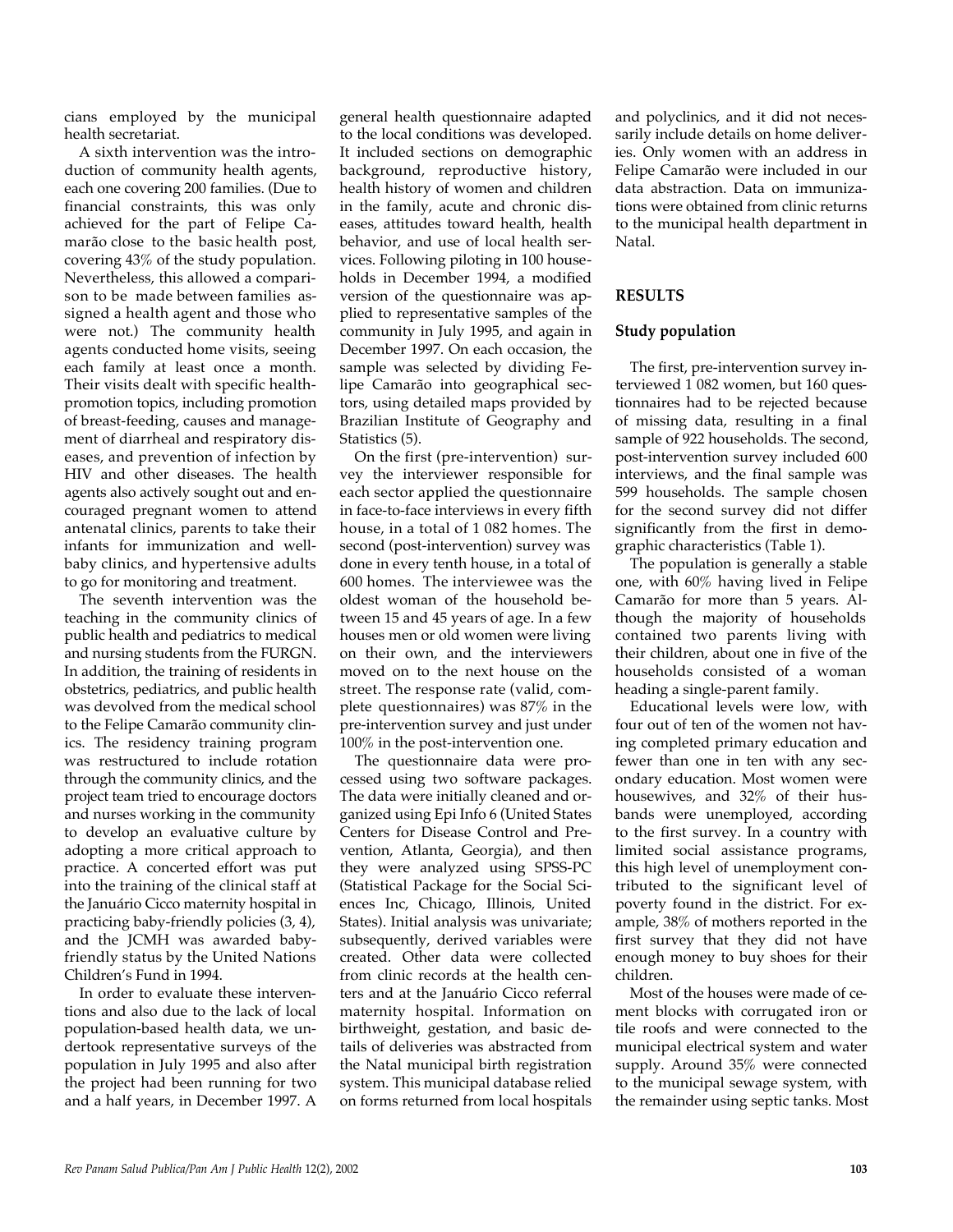| TABLE 1. Characteristics of study-population households, according to pre-intervention  |  |  |
|-----------------------------------------------------------------------------------------|--|--|
| survey (July 1995) and post-intervention survey (December 1997), Felipe Camarão, Brazil |  |  |

|                                                 | Pre-intervention<br>(922 valid questionnaires) | Post-intervention<br>(599 valid questionnaires) |
|-------------------------------------------------|------------------------------------------------|-------------------------------------------------|
| Household composition                           |                                                |                                                 |
| Adults (median)                                 | 2 (range $1-6$ )                               | 2 (range $1-5$ )                                |
| Children (median)                               | 2 (range 0-7)                                  | 2 (range $1-6$ )                                |
| Children < 5yrs (no., % of households)          | 510 (55)                                       | 305(51)                                         |
| Housing tenure (no., %)                         |                                                |                                                 |
| Owned                                           | 716 (78)                                       | 479 (80)                                        |
| Rented                                          | 206 (22)                                       | 120 (20)                                        |
| Facilities of the house (no., %)                |                                                |                                                 |
| Electricity                                     | 813 (88)                                       | 545 (91)                                        |
| Piped water                                     | 848 (92)                                       | 547 (91)                                        |
| Municipal sewage connection                     | 364 (39)                                       | 209 (35)                                        |
| Refrigerator                                    | 378 (41)                                       | 269 (45)                                        |
| Marital status (no., %)                         |                                                |                                                 |
| Married couple                                  | 555 (60)                                       | 359 (60)                                        |
| Single parent                                   | 158 (17)                                       | 120 (20)                                        |
| Other/not specified                             | 209 (23)                                       | 120 (20)                                        |
| Educational level of woman interviewed (no., %) |                                                |                                                 |
| Did not complete primary school                 | 382 (41)                                       | 257 (43)                                        |
| Completed primary school                        | 322 (35)                                       | 221 (37)                                        |
| Attended any secondary school                   | 64 (7)                                         | 30(5)                                           |
| Not given                                       | 154 (17)                                       | 91 (15)                                         |
| Employment of woman interviewed (no., %)        |                                                |                                                 |
| Works outside the home                          | 350 (38)                                       | 210 (35)                                        |

**Source:** ProNatal questionnaires.

families lived within a 20-minute walk of one of the health centers, and only 2% had private means of transportation such as a motorcycle, bicycle, or horse.

#### **Maternal health**

**Mortality.** During 1995, there were 4 recorded maternal deaths associated with pregnancy and childbirth in residents of Felipe Camarão, out of a total of 1 195 pregnancies (equivalent to a maternal mortality rate of 335/100 000), according to data from records at the maternity hospital and at the community clinics. The official maternal mortality rate in Natal at this time was 40/100 000. Three of those four Felipe Camarão maternal deaths were related to hypertension, and one to uterine perforation after an illegal abortion. In one of the cases of severe eclampsia, the infant was delivered stillborn by cesarean section prior to the death of the mother. There were 12 other deaths unrelated to pregnancy or childbirth among women of Felipe Camarão 15–45 years of age during 1995.

During 1998 (post-intervention), there were 1 225 pregnancies among women in Felipe Camarão. No maternal deaths were identified in pregnancy or childbirth, which, despite the small numbers, represented a significant reduction compared to 1995 (*P* = 0.001, Fisher's exact test). Eight women between 15 and 45 years of age from Felipe Camarão died in 1998 due to other causes, including road traffic accidents, neoplasms, and HIV/AIDS or other infections.

**Reproductive health.** The two samples of women we interviewed did not in general differ in their past reproductive history, in terms of either outcome or use of health services. With regard to their most recent pregnancy before the respective survey, the rates of miscarriage, termination, and stillbirth were almost identical; however, the proportion of live births increased and the rate of early neonatal deaths decreased (Table 2). (It was not clear from the responses whether the most recent pregnancy had concluded during the intervention period of 1995– 1997 or before this period.)

The number of births to residents of Felipe Camarão remained constant at between 1 100 to 1 250 per year during the project, but the numbers taking place at the polyclinic increased steadily. In 1993 there were no deliveries at the polyclinic, but there were 946 in 1998, with 620 being to women residents of Felipe Camarão. Although 7 women had to be transferred by ambulance from the polyclinic to JCMH in 1998, there were no major complications associated with delivery at the

**TABLE 2. Outcome of pregnancy, in absolute figures and percentages, among women residents of Felipe Camarão, Brazil, 1995–1998** 

|                                    | Pre-intervention          | Post-intervention       |
|------------------------------------|---------------------------|-------------------------|
| Most-recent pregnancy <sup>a</sup> | $(n = 922$ households)    | $(n = 599$ households)  |
| Stillbirth/miscarriage             | 101(11)                   | 53(9)                   |
| Live births                        | 679 (74)                  | 536 (89)                |
| Early neonatal deaths              | 30 (44/1 000 live births) | 3 (6/1 000 live births) |
| Recorded births <sup>b</sup>       | $(n = 1 195)$             | $(n = 1225)$            |
| Prematurity (< 37 wks)             | 72 (6)                    | 85(7)                   |
| Low birthweight $(< 2.5$ kg)       | 96(8)                     | 98(8)                   |
| Cesarean section                   | 215(18)                   | 230 (19)                |
| Community clinic delivery          | 0(0)                      | 620 (51)                |

a<br>**Data are from ProNatal questionnaires of July 1995 and of December 1997. Due to missing data, the various** 

categories for most-recent pregnancy do not add to the respective n value or to 100%.

**b Data are from the Natal birth registration system for the years 1995 and 1998.**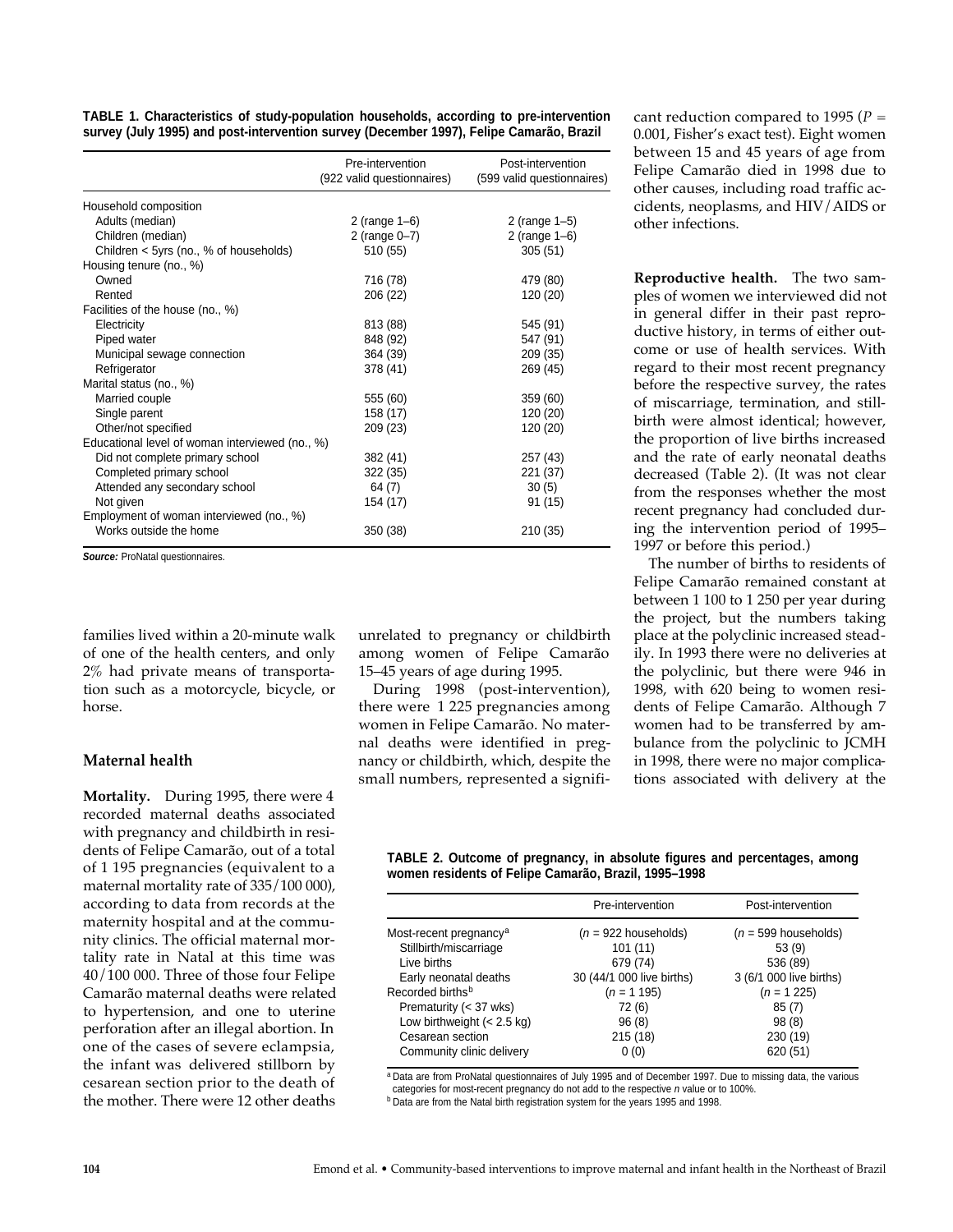**TABLE 3. Contraceptive use among women in study-population households, Felipe Camarão, Brazil, according to pre-intervention survey (July 1995) and post-intervention survey (December 1997)**

|                                         | Pre-intervention <sup>a</sup> |    | Post-intervention |    |               | 95% confidence |      |          |
|-----------------------------------------|-------------------------------|----|-------------------|----|---------------|----------------|------|----------|
|                                         | No./n                         | %  | No.n              | %  | Relative risk | interval       |      | D        |
| Received advice from doctor             | 446/895                       | 50 | 444/594           | 75 | 1.50          | $1.38 - 1.63$  | 92.2 | < 0.0001 |
| Regular use of contraceptive            | 284/802                       | 35 | 161/590           | 27 | 0.77          | $0.66 - 0.91$  | 10.3 | 0.0013   |
| Tubal ligation                          | 305/889                       | 34 | 247/598           | 41 | 1.20          | $1.06 - 1.37$  | 7.5  | 0.006    |
| Hysterectomy                            | 37/878                        | 4  | 32/596            | 5  | 1.27          | $0.80 - 2.02$  | 1.06 | 0.3      |
| Correct understanding of fertile period | 353/888                       | 40 | 282/599           | 47 | 1.18          | $1.05 - 1.33$  | 7.85 | 0.005    |

**Source:** ProNatal questionnaires.

polyclinic during that year. The incidences of birth by cesarean section, of prematurity, and of low birthweight in infants born to residents of Felipe Camarão did not noticeably change during the period of the study (Table 2).

There were no differences reported in the two surveys in the incidence of gynecological problems or sexually transmitted diseases.

Before the establishment of community family planning clinics, the most popular place for women from Felipe Camarão to obtain contraception was a local pharmacy (to buy the Pill), but in the post-intervention survey 71% of respondents said they would use the service from the health centers. In the post-intervention sample, 75% reported having received contraceptive advice from a doctor in the preceding year, compared to 50% in the earlier sample (Table 3). Although the proportion of women using contraceptives (Pill, condom, intrauterine device) on a regular basis did not improve, the proportion of women who had undergone tubal ligation increased, from 34% in the first survey to 41% in the second.

Cervical screening, which is recommended in Natal but for which women are not specifically contacted and asked to make an appointment for such screening, did increase in frequency. Sixteen percent in the pre-intervention sample reported a screening examination in the preceding 12 months, rising to 27% in the post-intervention sample.

Attendance at antenatal clinics (seven visits recommended during a normal pregnancy) increased between 1995

|                             |  |  | TABLE 4. Attendance at antenatal clinics |  |
|-----------------------------|--|--|------------------------------------------|--|
|                             |  |  | among women in Felipe Camarão, Brazil,   |  |
| 1995 births vs. 1998 births |  |  |                                          |  |

| Number of<br>consultations<br>during |     | 1995 births |       | 1998 births |  |  |
|--------------------------------------|-----|-------------|-------|-------------|--|--|
| pregnancy                            | No. | %           | No.   | %           |  |  |
| 0                                    | 48  | 4.0         | 73    | 6.0         |  |  |
| $1 - 6$                              | 418 | 35.0        | 664   | 54.2        |  |  |
| 7                                    | 263 | 22.0        | 430   | 35.1        |  |  |
| Not known                            | 466 | 39.0        | 58    | 4.7         |  |  |
| Total                                | 195 | 100.0       | 1 225 | 100.0       |  |  |

**Source:** Natal municipal birth registration system.

and 1998 (Table 4), but the change was not statistically significant.

In the post-intervention sample, 37% of women reported using the facilities of one of the local health centers in Felipe Camarão during the previous month, compared to 6% in the first sample. The two reasons most often cited in the second survey for a visit to the health center were a preventative (screening) visit  $(21\%)$  or a routine consultation (20%).

**Health behavior and attitudes to** health. Breast-feeding rates were measured in two ways: 1) by asking all the mothers if they were currently breast-feeding and how long they intended to continue, and 2) if they were not currently breast-feeding, by asking them for how long they had fed their last infant. At the time of interview, 178 (19%) of the first sample and 86

(16%) of the second were breast-feeding (difference not significant), and the majority (over 70% in both groups) of the breast-feeding mothers stated that they were intending to continue for 6–12 months.

When asked about their *last* infant, 82% of the first sample and 100% of the second had done some breast-feeding (Table 5). The most common length of breast-feeding was 3–6 months, but a higher proportion of the post-intervention sample reported breast-feeding for longer than 6 months.

There were some important changes in the respondents' understanding of health issues. One survey question asked, "What is the most important way to avoid diseases in the home?" The most common response in the first survey was "to clean the house"  $(46\%)$ , followed by "personal hygiene" (28%) and "I don't know" (15%). In the second survey the most frequent responses to that same question were: "personal hygiene" (34%), "boil water" (22%), and "cook food properly" (17%). It is probable that the influence of the community health agents was significant in this area of health promotion. For example, 25% of the households that received visits from the agents cited "boil water," compared to 14% of households who hadn't had an agent visit ( $\chi^2$  = 23.1, *P* = 0.001). The respondents' understanding of the cause of coughs and colds did not differ significantly between the two samples, but the action taken with a child who has a cough for 3 days did change (Table 5).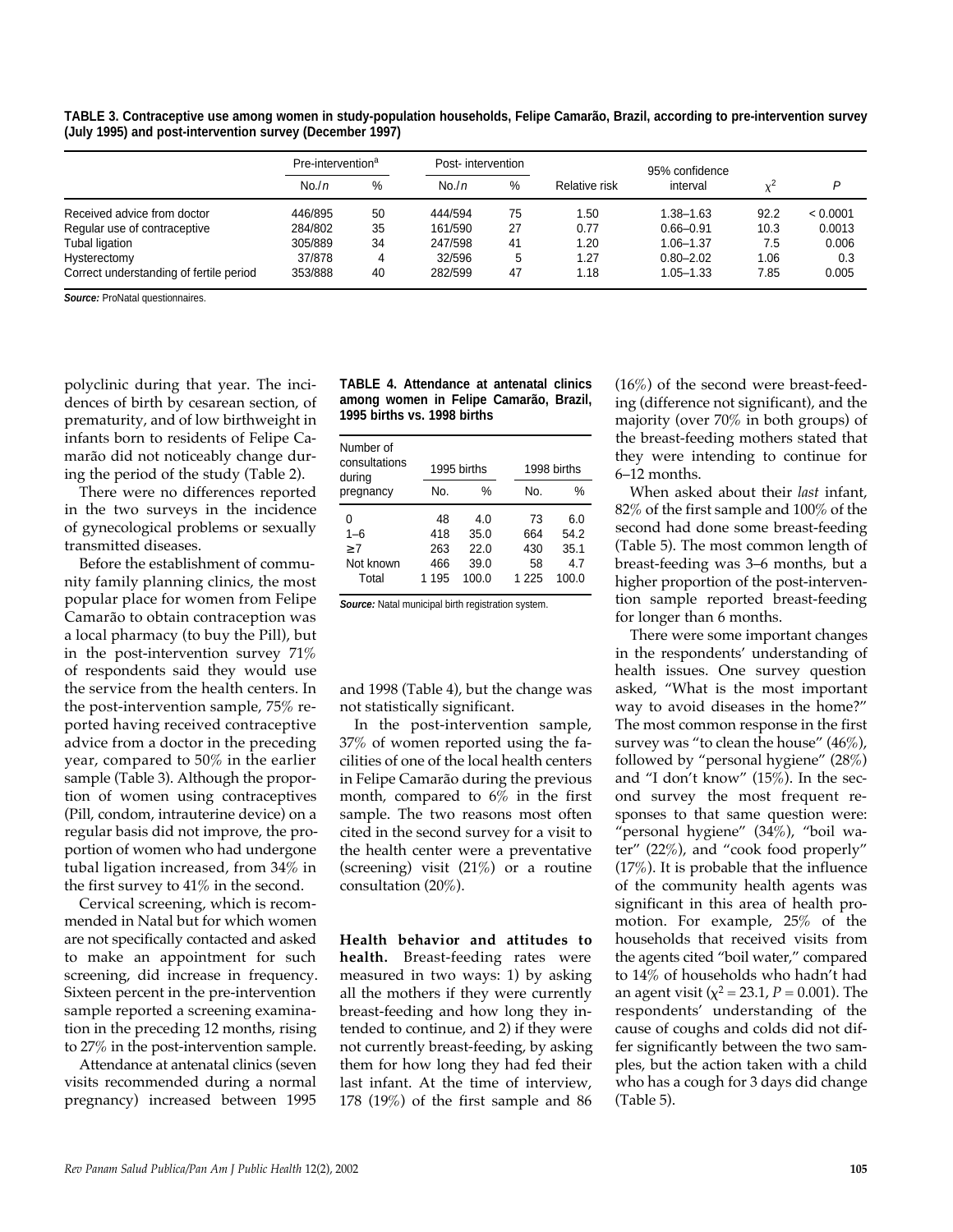|                                | Pre-intervention<br>$(n = 922)$ |    | Post-intervention<br>$(n = 599)$ |     |               | 95% confidence |                 |          |
|--------------------------------|---------------------------------|----|----------------------------------|-----|---------------|----------------|-----------------|----------|
|                                | No.                             | %  | No.                              | %   | Relative risk | interval       | $\mathcal{V}^2$ | P        |
| Last infant                    |                                 |    |                                  |     |               |                |                 |          |
| Initiated breast-feeding       | 756                             | 82 | 599                              | 100 | 1.22          | $1.18 - 1.26$  | 121.1           | < 0.0001 |
| Breast-feeding > 6 months      | 299                             | 32 | 247                              | 41  | 1.27          | $1.11 - 1.45$  | 12.24           | 0.0005   |
| Cigarette smoking              | 286                             | 31 | 180                              | 30  | 0.97          | $0.83 - 1.13$  | 0.16            | 0.69     |
| Child with cough for 3 days    |                                 |    |                                  |     |               |                |                 |          |
| Give home remedies             | 341                             | 37 | 84                               | 14  | 0.38          | $0.31 - 0.47$  | 95.1            | < 0.0001 |
| Take to doctor                 | 498                             | 54 | 503                              | 84  | 1.55          | $1.45 - 1.67$  | 144.9           | < 0.0001 |
| Child with diarrhea for 2 days |                                 |    |                                  |     |               |                |                 |          |
| Give oral rehydration salts    | 378                             | 41 | 288                              | 48  | 1.17          | $1.05 - 1.31$  | 7.4             | 0.006    |
| Give other medicines           | 65                              |    | 6                                |     | 0.14          | $0.06 - 0.33$  | 29.9            | < 0.0001 |
| Take to clinic/doctor          | 360                             | 39 | 305                              | 51  | 1.30          | $1.17 - 1.46$  | 20.8            | < 0.0001 |

**TABLE 5. Health behavior and attitudes of study-population women in community-based interventions to improve maternal and infant health in Felipe Camarão, Brazil, according to pre-intervention survey (July 1995) and post-intervention survey (December 1997)** 

**Source:** ProNatal questionnaires.

Another survey question asked, "What causes diarrhea?" The proportion of respondents citing contaminated water increased from 44% to 70%, the proportion mentioning contaminated food increased from 11% to 15%, and the proportion listing worms as an explanation decreased from 13% to 2%. The mothers' reported behavior with a child who has diarrhea for 2 days also changed between the pre-intervention and post-intervention samples, with an increase in the use of oral rehydration fluids and the use of primary health care (Table 5). These responses were again positively associated with whether or not a community health agent visited the home ( $\chi^2 =$ 11.9,  $P = 0.01$ ).

The proportion of women in the two samples who knew about AIDS increased from 64% in the first sample to 85% in the second. When asked, "How do you get AIDS?", the response "having sex with an infected person" increased from 36% to 46%, "having sex without a condom" increased from 1% to 26%, and "from contaminated blood" remained the same, at 15%. The correct responses for sexual transmission were cited by 208/249 (84%) of women whose households had health promotion input from a community health agent, and 224/350 (64%) of those who didn't ( $\chi^2$  = 31.6, *P* = 0.001).

## **Child health**

**Infant mortality.** Determining an accurate infant mortality rate in the Felipe Camarão population proved difficult, principally because of the underregistration of infant deaths. The initial mortality survey (2) carried out in 1993–1995 determined the rate of underregistration of infant deaths to be 40%. Allowing for this, an estimated true infant mortality rate was 60/1 000 live births for that 1993–1995 period. By 1998 more accurate figures were available because of active surveillance provided by the community health agents and social workers from the two health centers. Using data collected locally by this active surveillance, 43 deaths were identified in 1998 from a population of 1 150 infants under 1 year of age, resulting in an infant mortality rate of 37/1 000 live births. It is likely therefore that infant mortality had declined over the time period of the study. The causes of infant death remained much the same, dominated by respiratory infections and diarrheal disease.

**Childhood morbidity.** The first, preintervention community survey collected information on the health status of 1 956 children under 16 years of

age, and the second, post-intervention survey collected similar data on 1 220 children. The respondents were asked about problems experienced by children in the house during the previous month and also during the previous year prior to the interview. Overall, there were no significant differences in the morbidity profile provided by the two surveys.

Combining the results of the two surveys, respiratory infections were the most common illness reported in the previous month, affecting 46% of children (53% of the ones under 5). Vomiting and diarrhea lasting more than 2 days was reported to affect  $16\%$ of children (31% of those under 5) during the previous month. Families with children under 5 had twice the incidence of respiratory infections, and three times the incidence of episodes of diarrhea when compared to families without such young children. Domestic or road traffic accidents were reported as having affected 1.4% of children in the previous month. Notifiable diseases, including measles, mumps, and chickenpox, were probably underreported, as only 8% of children were said to have had an infection in the previous year.

The most common chronic conditions affecting children in the preceding 12 months were skin infections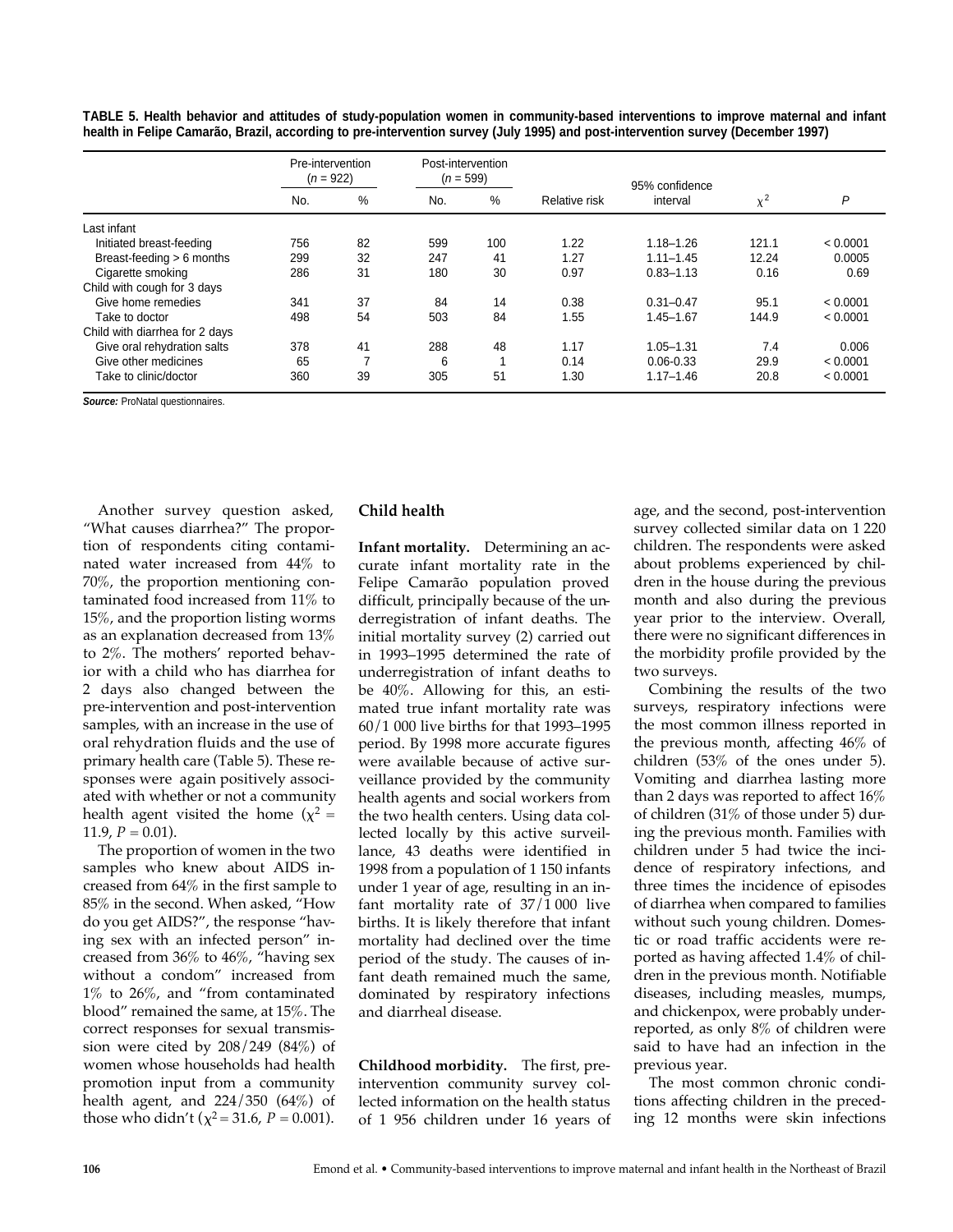|                 | 1995 births<br>$(n = 1 195)$ |    | 1997 births<br>$(n = 1 210)$ |    |               | 95% confidence |       |          |
|-----------------|------------------------------|----|------------------------------|----|---------------|----------------|-------|----------|
|                 | No.                          | %  | No.                          | %  | Relative risk | interval       |       | D        |
| Polio $(x 3)$   | 579                          | 48 | 658                          | 54 | 1.13          | $1.01 - 1.19$  | 5.27  | 0.02     |
| DTP(x3)         | 735                          | 62 | 784                          | 65 | 1.05          | $0.97 - 1.09$  | 0.81  | 0.37     |
| Measles $(x 1)$ | 621                          | 52 | 877                          | 72 | 1.38          | $1.28 - 1.45$  | 91.0  | < 0.0001 |
| BCG(x 1)        | 908                          | 76 | 1 1 2 5                      | 93 | 1.22          | $1.17 - 1.25$  | 115.7 | < 0.0001 |

**TABLE 6. Immunization rates among children of households in Felipe Camarão, Brazil, who were born in 1995 and 1997** 

**Source:** Natal municipal health department.

(14%) and asthma (11%). Chronic physical disabilities, including motor impairments, learning difficulty, and visual and auditory impairments were reported in 4% of children.

**Use of preventative health services.** Immunization rates, for which data were collected by the municipal health secretariat, rose during the period of the ProNatal project (Table 6). The improvements in immunization rates were particularly noticeable for BCG and measles. The coverage rates for both of those in Felipe Camarão in 1997 were also above the 1996 averages for the Northeast of Brazil as a whole: 93% vs. 59% for BCG, and 72% vs. 68% for measles.

Attendance at under-5 (well-baby) clinics was assessed in each survey, but unfortunately the responses were not precise enough to draw conclusions about coverage rates. In addition, because no birth register existed at either clinic, nor was it possible to calculate the coverage rates of the under-5 population by using the clinic records.

## **DISCUSSION**

The ProNatal project has attempted to improve maternal and infant health in a poor community in the Northeast of Brazil by applying a variety of community-based interventions, utilizing few new resources. The interventions have had to be made in a constantly changing political reality, with there being eight different municipal secretaries of health between 1993 and 1998, so sustaining change has always been the biggest challenge. Constant effort was required to persuade and encourage doctors from university departments to undertake the "extension" work needed for the project, providing both a clinical service and teaching students in the community. The students and residents also needed to be cajoled into attending community clinics in Felipe Camarão, and special transportation had to be hired for that. Professional tensions between pediatricians and obstetricians as well as between medical and nonmedical staff constituted additional significant barriers to implementing change. The only truly new resource were the community health agents, 16 women and 4 men from the community who were given a limited amount of training and then paid a minimum salary (US\$ 80 per month) to work on the project. Although it was frustrating that sufficient funds were not forthcoming to enable the entire Felipe Camarão district to be covered by community health agents, it did at least allow an evaluation of their impact in terms of health promotion.

The other profound methodological difficulty faced from the outset was the lack of any reliable data on the population, necessitating implementing two large community surveys to evaluate the effects of the project. Ideally, these surveys should have been further apart than 30 months, which is too short a period to show change in many health indices. Nevertheless, funding constraints and political difficulties necessitated bringing forward the final evaluation. Differences between the two surveys that did not reach statistical significance might have done so over a longer period of time, and so they should not be regarded as clinically unimportant. Despite these methodological difficulties, reductions in maternal and infant mortality were demonstrated, and the local population increased both its understanding of common health issues and their usage of preventative heath services.

But can these changes be attributed to the ProNatal project? There were inevitably many potential confounders in the complexities of health services in Brazil in the 1990s, many determined by political changes in priorities with the process of municipalization (decentralization) and by interruptions in resource distribution from the federal to state to municipal government levels. There were also some other projects that may have contributed to the changes described in this evaluation. The introduction of community health agents in 1995 was the first stage of the implementation of a family health program (*Programa de Saúde da Família*) that has subsequently been established in Felipe Camarão. Also, the Kellogg UNI project (6) was active in the west district of Natal towards the end of the intervention period, working to support primary care teams and to train students.

Even while acknowledging these confounders, many changes in women's health in Felipe Camarão can be linked to the ProNatal project. The reduction in maternal mortality can reasonably be attributed to the enhanced antenatal service, with easier access for women in the community and with improved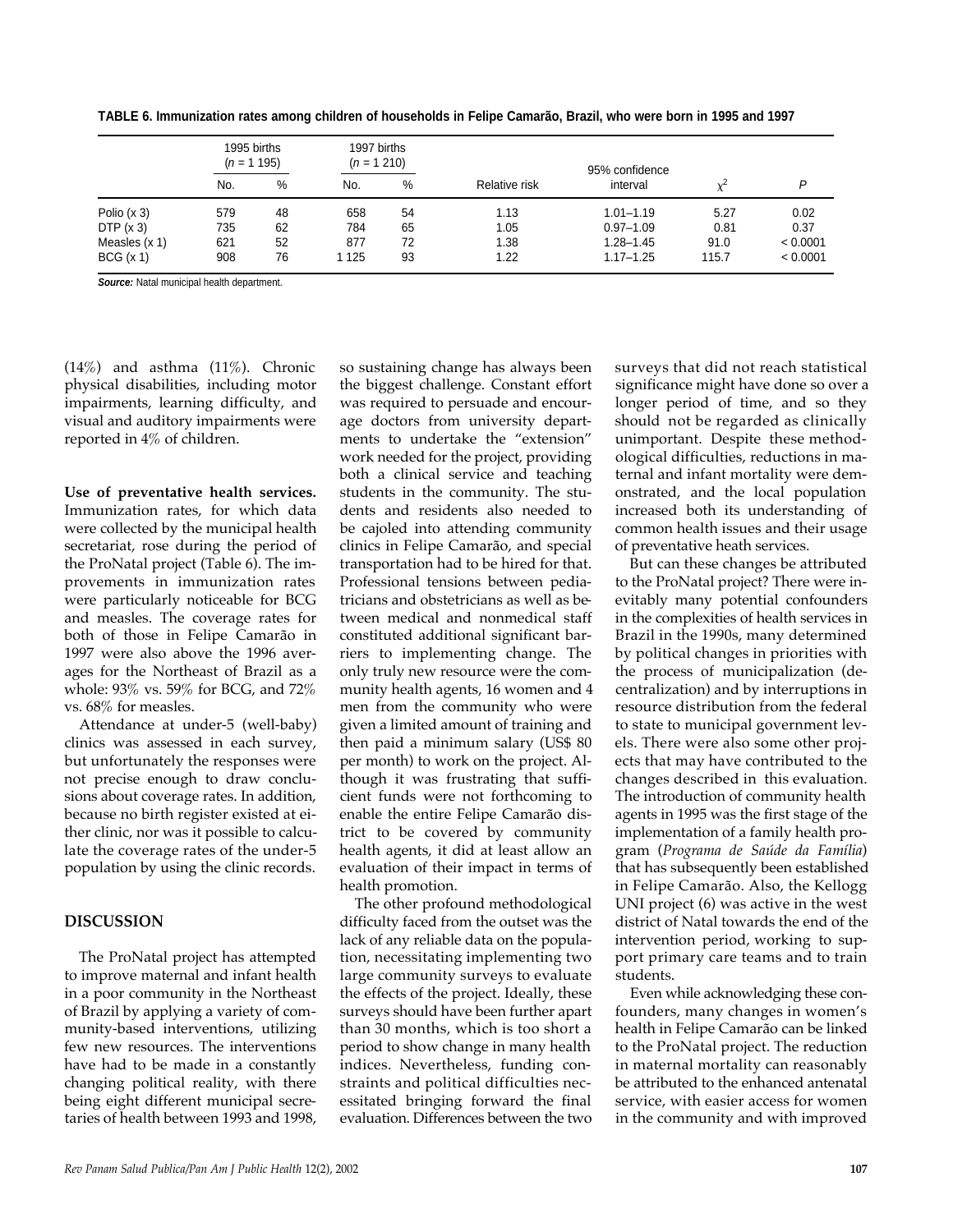identification of high-risk pregnancies. Before the project started, it was quite common for young women from Felipe Camarão not to have any medical care during their pregnancy, and when they went into labor to simply call a taxi to take them to the nearest hospital. Most of the earlier maternal deaths were related to the consequences of uncontrolled hypertension in pregnancy. However, since the establishment of the antenatal services, women with complications such as hypertension are being identified and then treated as a high-risk group. Direct links with the Januário Cicco reference center maternity hospital in Natal have also improved the management of high-risk cases. One other case of pre-intervention maternal death was due to the consequences of an illegal abortion. While such abortions still take place, the availability of family planning services and easier access to tubal ligation has reduced the need for women to resort to such methods. The post-intervention ligation rate in Felipe Camarão was similar to the Brazilian national average of 48% (7). The increase shown in the proportion of women being sterilized in Felipe Camarão cannot, however, be credited wholly to the project's intervention as there has also been a change in Brazilian law that legalizes tubal ligation outside the perinatal period. The ProNatal project has catalyzed continuing infrastructural changes in maternity services, including the widespread use of a "high-risk" approach to antenatal care, which has resulted in a change in the case mix of women delivering at the Januário Cicco maternity hospital. Women who give birth at the hospital are now highrisk cases only, whereas previously all women from the community were able to present at the hospital for delivery. The introduction of midwife-led antenatal and maternity care, which has been shown to be safe and costeffective in the United Kingdom (8, 9), was initially resisted in Natal but is now being accepted for low-risk pregnancies. Nurse-midwives have been introduced at JCMH and at the Felipe Camarão polyclinic, and a midwifery

training course has been established at the FURGN Department of Nursing. Similar changes are planned for other parts of Natal and elsewhere in Rio Grande do Norte, involving state and municipal polyclinics.

The reduction in infant mortality was probably related to several of the interventions. An autopsy study (2) undertaken at the beginning of the project in 1993–1995 showed that the majority of the infant deaths occurred after 4 months of age, with malnutrition as a common underlying factor, and respiratory and gastrointestinal infections as the terminal events. These results were similar to other surveys in Brazil (10) and elsewhere in the developing world (11, 12). The ProNatal project did not provide any nutritional supplements but instead concentrated on supporting breast-feeding, which should have had an effect on underlying malnutrition and infant morbidity (13). The changes in health behavior reported by the mothers towards their infants with diarrhea and respiratory symptoms indicate both improved illness management at home (14) and earlier presentation for medical services at the community clinics. The improvement in coverage of neonatal BCG could be attributed to increased awareness by the mothers and more efficient neonatal services at the Felipe Camarão centers and at the Januário Cicco maternity hospital. The rise in measles immunization rates is probably due both to the influence of the community health agents (15, 16) and to more immunizations being given opportunistically in pediatric clinics in the community. However, this level of coverage is inadequate to prevent measles outbreaks, and further work is needed to improve immunization levels for this vaccine.

The impact of the community health agents was not measured directly, but our two community health surveys provided indirect evidence that the mothers' understanding of common health issues did improve if they had contact with an agent. The health-promoting activity of the agents was inevitably topic based and delivered as a campaign to the community. Experiences with community health agents elsewhere in the world (17, 18) have shown them to be effective in changing health behavior if targeted towards specific topics (e.g., treatment of malaria (19)) and towards specific client groups (e.g., encouraging hypertensive black men to attend clinics (20)). However, little monitoring and evaluation have been undertaken on national programs utilizing health agents. In Brazil the family health program includes the use of community health agents, and it is being implemented widely across the country after successful experiences in the state of Ceará (21). Our study provides encouraging evidence for the effectiveness of community health agents in Natal, but further impact assessment research is required to evaluate the family health program nationally.

What lessons can be learned from this study that would apply to the rest of Brazil? One lesson is that secondary, specialist services for women and children can be provided in the community and that they can combine effectively with primary care services. Professional barriers, such as those between obstetricians and pediatricians, have to be addressed, and the role of nurses needs to be reevaluated. Although there is strong resistance from medical staff in accepting nurse-led midwifery care, the experience in Natal suggests this opposition can be overcome, and the safety and acceptability of this system are now being evaluated. We have shown that low-risk births are safe in community settings, provided that facilities are adequate and the professional issues have been resolved. However, a residual problem is the system by which obstetricians are paid by the municipal health secretariat for deliveries, which encourages surgical interventions in labor.

The second important lesson from the ProNatal project is that significant reductions in maternal and infant mortality can come from improving access by providing services in deprived communities and from improving awareness and understanding in the population through the use of heath agents.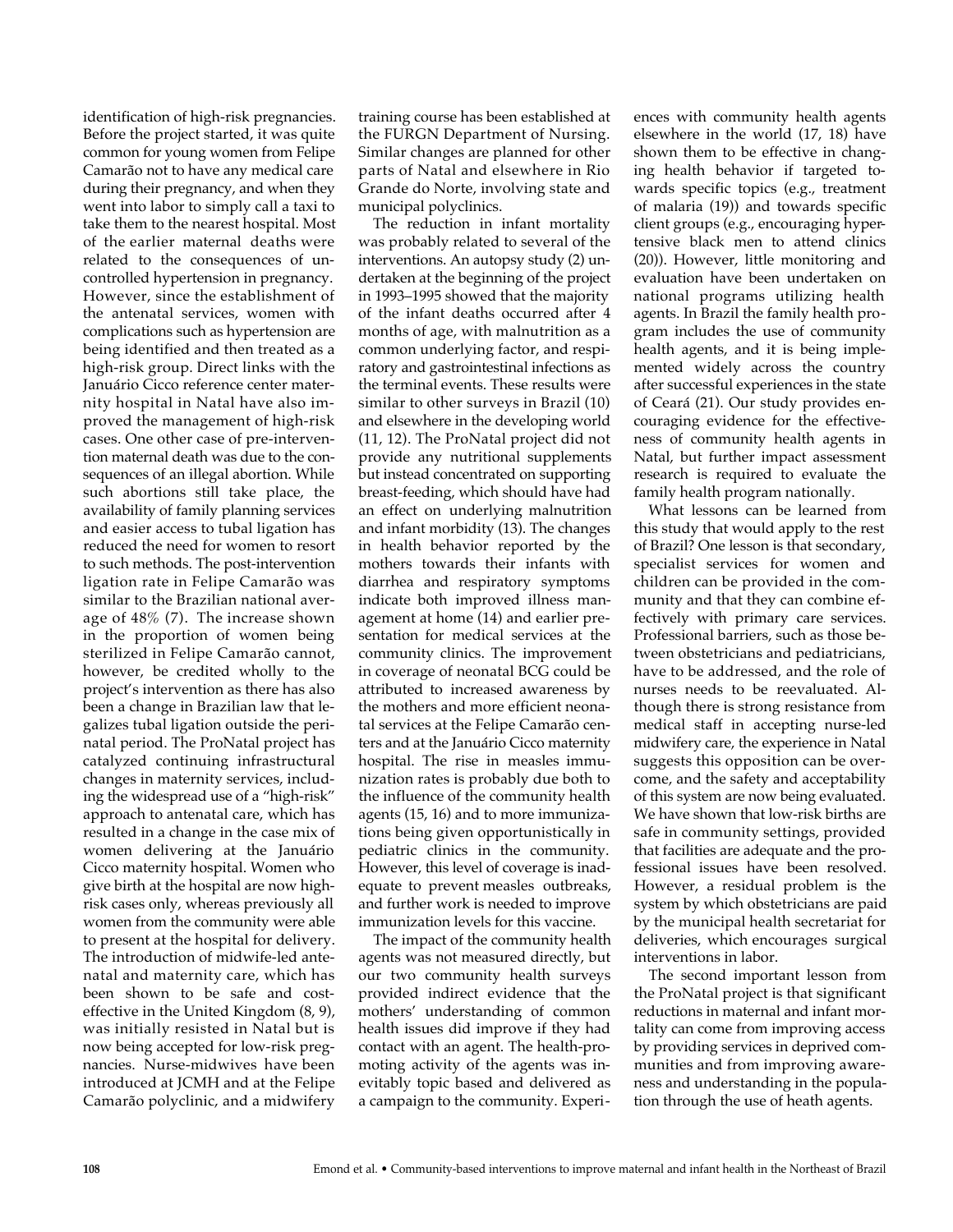A third lesson is that other practical aspects of health care are equally important. These include such things as providing ambulance transport to referral hospitals, providing regular supplies of "essential list" drugs to the municipal community pharmacies, and actually making the promised salary payments to the communitybased health workers. Successfully dealing with these practical concerns, however, is dependent on the political will of the municipal government.

In conclusion, the introduction of a package of community-based interventions in a poor periurban community in the Northeast of Brazil has been associated with significant reductions in maternal and infant mortality over the short to medium term. Low-risk pregnancies have been safely delivered in the community, and more accessible contraceptive services have been provided. Mothers' health knowledge and health behavior have improved, particularly when they have been supported by community health agents. The attitude of professionals working in the community has been transformed, and it is hoped that the experience of medical students, residents, and nurses being trained in the community will reap future benefits.

Acknowledgements. The ProNatal project has involved many different professionals working in Felipe Camarão and at the Maternidade Escola Januário Cicco maternity hospital, and thanks are due to all of them for their dedication and commitment to change. The community health agents have been enthusiastic and effective partners in working with the local community. Julio Cesar in Natal and Sue Bonnell in Bristol deserve special thanks for their help with the data management and analysis. The ProNatal project was supported by the British Council, the British Partnership Fund, CAPES, and CNPq.

#### **REFERENCES**

outcomes of maternity care by obstetricians and certified nurse-midwives. Obstet Gynecol 1996;88:823–829.

- 10. Victora CG, Barros FC, Kirkwood BR, Vaughn JP. Pneumonia, diarrhea and growth in the first 4 y of life: a longitudinal study of 5914 urban Brazilian children. Am J Clin Nutr 1990;52:391–396.
- 11. Bartlett AV, de Bocaletti MEP, Bocaletti MA. Neonatal and early postnatal morbidity and mortality in a rural Guatemalan community: the importance of infectious diseases and their management. Pediatr Infect Dis J 1991; 10:752–757.
- 12. de Francisco A, Morris J, Hall AJ, Armstrong Schellenberg JR, Greenwood BM. Risk factors for mortality from lower respiratory tract infection in young Gambian children. Int J Epidemiol 1993;22:1174–1182.
- 13. Victora CG, Smith PG, Vaughn JP, Nobre LC, Lombardi C, Teixeira AM, et al. Evidence for a strong protective effect of breastfeeding against infant deaths due to infectious disease in Brazil. Lancet 1987;2:319–322.
- 14. Lira PI, Ashworth A, Morris SS. Low birth weight and morbidity from diarrhea and respiratory infection in northeast Brazil. J Pediatr 1996;128:497–504.
- 15. Cámara C, Pérez A, Quesada P, Sánchez E. Intervención con agentes de salud comunitarios en programas de inmunizaciones en la comunidad gitana. Aten Primaria 1994;13(8):415–418.
- 16. Chopra M, Wilkinson D. Vaccination coverage is higher in children living in areas with

community health workers in rural South Africa. J Trop Pediatr 1997;43:372–374

- 17. Frankel S, ed. The community health worker: effective programmes for developing countries. Oxford: Oxford University Press; 1992.
- 18. Quigley P, Ebrahim GJ. Women and community health workers promoting community health and development. J Trop Pediatr 1994; 40:66–72.
- 19. Kidane G, Morrow RH. Teaching mothers to provide home treatment of malaria in Tigray, Ethiopia: a randomised trial. Lancet 2000;356: 550–557.
- 20. Hill MN, Bone LR, Hilton SC, Roary MC, Kelen GD, Levine DM. A clinical trial to improve blood pressure care in young urban black men: recruitment, follow-up and outcomes. Am J Hypertens 1999;12:548–554.
- 21. Cufino Svitone E, Garfield R, Ines Vasconcelos M, Araujo Craveiro V. Primary health care lessons from the Northeast of Brazil: the *Agentes de Saúde* Program. Rev Panam Salud Publica 2000;7(5):293–302.

Manuscript received 18 July 2001. Revised version accepted for publication 22 February 2002.

- 1. United Nations Children's Fund. A saúde das crianças e mulheres do Rio Grande do Norte. (The health of women and children in Rio Grande do Norte). Natal: Governo do Rio Grande do Norte/UNICEF; 1996.
- 2. Ramos AMO, Emond AM, Macedo AS, Pollock JI. Project Pro-Natal: Population-based study of perinatal and infant mortality in Natal, Northeast Brazil. Pediatr Dev Pathol 2000;3:29–35.
- 3. Radford A. The Baby Friendly Initiative supporting a mother's choice. Paediatric Nurs  $1997.9.9 - 10$
- 4. Fairbank L, O'Meara S, Renfrew MJ, Woolridge M, Souden AJ, Lister-Sharp D. A systematic review to evaluate the effectiveness of interventions to promote the initiation of breast feeding. Health Technol Assess 2000; 4(25):1–171.
- 5 . Fundação Instituto Brasileira de Geografia e Estatística. Pesquisa Nacional por Amostra de Domicílios/PNAD. Rio de Janeiro: FIBGE; 1995.
- 6. Kisil M, Chaves M. Linking the university with the community and its health system. Med Educ 1994;28:343–349.
- 7. Sociedade Civil do Bem-Estar Familiar no Brasil. Saúde da mulher e da criança. Pesquisa Nacional sobre Demografia e Saúde 1996. Rio de Janeiro: BEMFAM; 1997.
- 8. Turnball D, Holmes A, Shields N, Cheyne H, Twaddle S, Harper Gilmour W. Randomised, controlled trial of efficacy of midwife-managed care. Lancet 1996;348:213–218.
- 9. Oakley D, Murray ME, Murtland T, Hayashi R, Andersen F, Mayes F, et al. Comparisons of